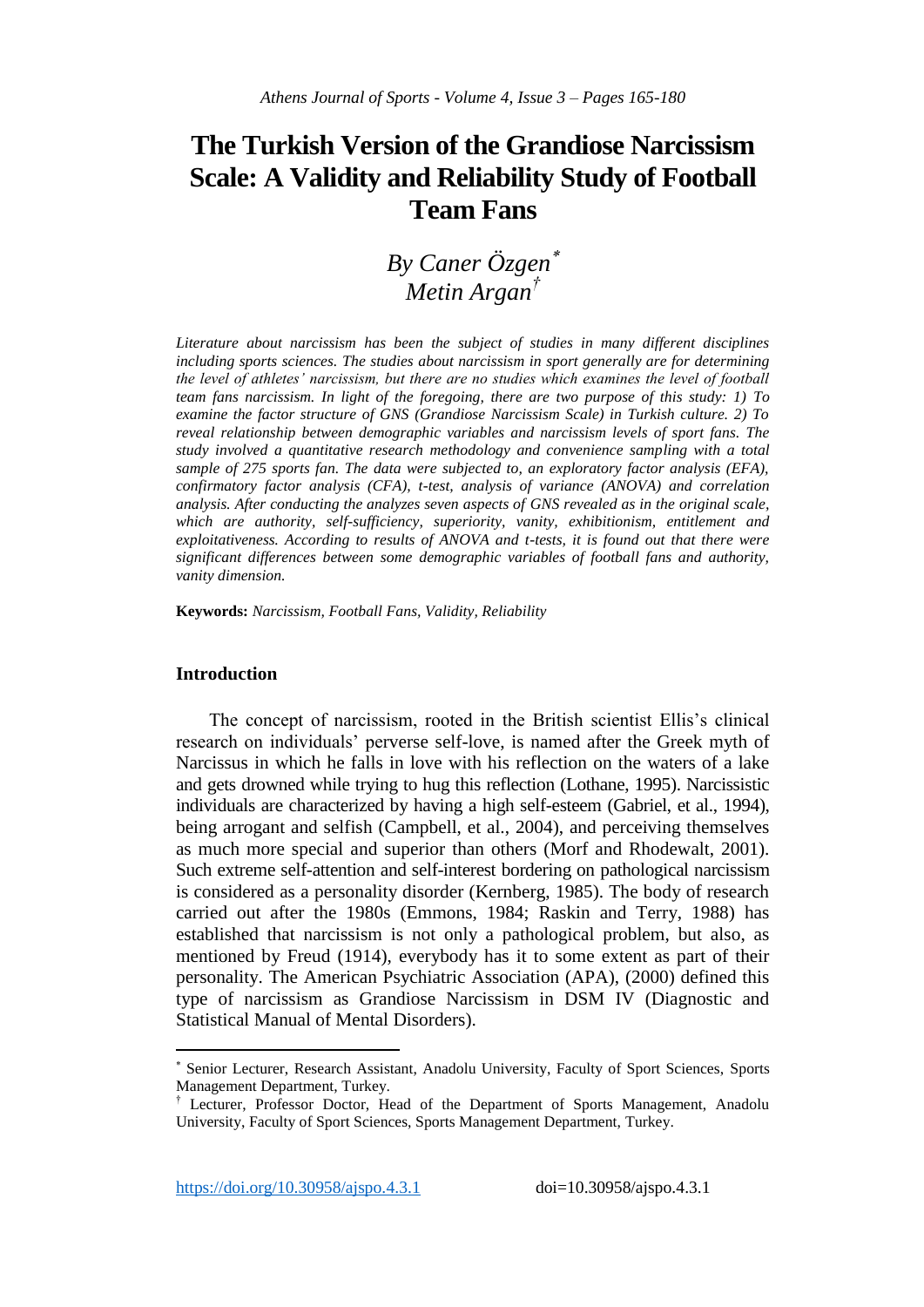In order for narcissistic levels of people to be measured accurately and precisely, the conceptual framework in this context requires its seven dimensions to be considered (APA, 2000; Krenberg 1985; Raskin and Terry, 1988). These structures include Authority (to choose to take responsibility), Self-sufficiency (to choose to do their own work themselves), Vanity (giving importance to physical appearance too much), Superiority (thinking superior to others), Exhibitionism (acting in a way that attracts attention to others) Entitlement (to think that it deserves special attention), Exploitativeness (to provide benefit by using others).

Narcissistic Personality Inventory (NPI) developed by Raskin and Terry (1988) has been used by numerous studies in social sciences to investigate the concept of narcissism. NPI, which is one of the limited measuring instruments in the literature which shows the seven dimensions that express the theoretical sub-structure of narcissism at the level of sufficient validity and reliability, has been used in many subsequent studies but has failed to reach the sufficient validity and reliability level (Corry et al., 2008; del Rosario and White, 2005; Foster and Campbell, 2003). Foster et al., (2015) suggested that the solution of this problem lies in the creation of completely new items. Thus, they developed a scale that reveals the seven dimensions that are all composed of new items and reached a high level of validity and reliability.

There are many studies on narcissism in the sports science literature (Davis and Scott-Robertson, 2000; Elman and McKelvie, 2003; Miller and Mesagno, 2014). Most of these studies aimed at determining the level of narcissism of athletes and so far only a limited number of studies have examined the narcissistic levels of sports fans. In the light of the cited literature, the present study has two main purposes. The first objective of the study is to determine the suitability of the factor structure to Turkish football fans by conducting validity and reliability studies of Foster et al., (2015) Grandiose Narcissism Scale (GNS). The second objective of the study is to reveal the relationship between the level of narcissism and demographic variables of sports fans, their match participation behaviors, and the teams they favor. The fact that the study is one of the few studies in the literature focusing on the relation of narcissism and sports fandom and the fact that it is one of the few studies that comprise the seven dimensions expressed in the international literature by the conceptual framework of narcissism underscores the originality and importance of this study.

## **Literature Review**

#### *Narcissism*

Vaknin, (2001) defines narcissism as behavioral patterns that are obsessive, selfish, egoistic and ambitious and constantly seeking satisfaction. Such narcissist patterns cause the individual to care about himself/herself much more than he or she needs, and to completely ignore others, thus causing problems in social relations. However, such patterns may not always lead to negative consequences;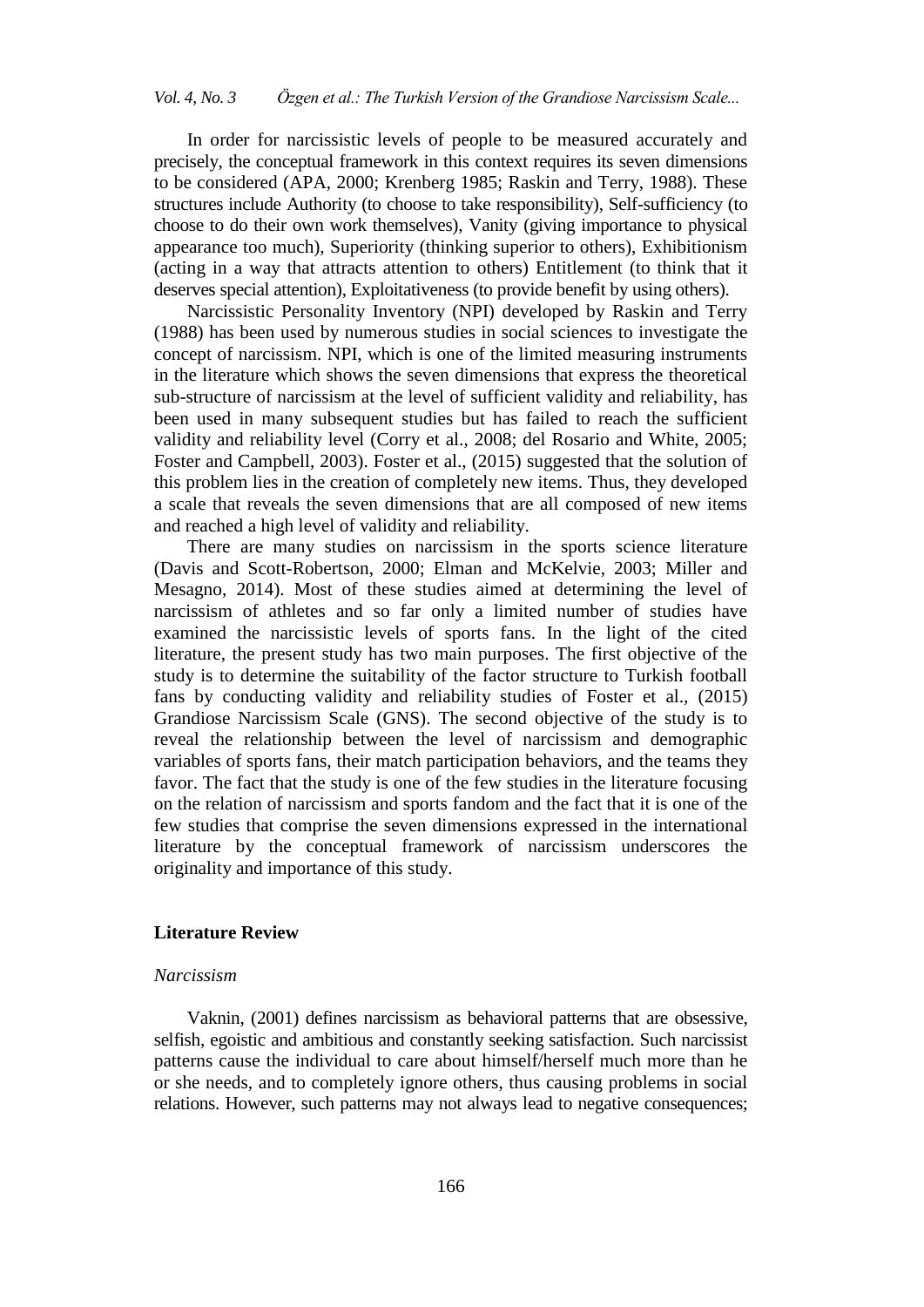it has been expressed by many researchers that the positive self-perception of the individual is actually regarded as a healthy narcissism, and that it can contribute to the progress of the individual towards accomplishing his/her goals (Lubit 2002; Robertsa, et al., 2013).

#### *Sports and Narcissism*

The concept of narcissism has been the subject of many different researches in the sport science literature. Robertsa, et al., (2013) found that the high narcissistic levels of athletes positively and significantly affected their psychological performances. Miller and Mesagno, (2014) and Spano, (2001) found a significant relationship between exercise dependence and narcissism. Wallace and Baumeister, (2002) indicated that individuals with high levels of narcissism were less stressed than those with low narcissistic levels during any competition. Elman and McKelvie, (2003) argued that narcissistic individuals are physically more successful in extreme sports because their narcissistic emotions are advantageous to them. Geukes, et al., (2012) showed that the performances of narcissistic individuals were higher than those of nonnarcissistic individuals in high-stress sports competitions. Davis, (1992) stated that narcissistic individuals are extreme exercise addicts, because they increase their self-esteem by exercising. Brown and Graham, (2008) found that narcissism influenced sexual preferences and body satisfaction in a study of gay men and normal men actively engaged in bodybuilding.

## *Sports Fandom and Narcissism*

Funk and James, (2001) define team identification as an individual's psychological contact with other team members and with the team. It has been revealed in different studies in sport science literature that feeling emotional attachment to a group is one of the most important factors in psychological well-being and developing personal self-sufficiency (Branscombe and Wann, 1991; Koo, et al., 2015). As the theoretical sub-structure of the narcissism literature, "personal self-sufficiency" has been discussed in many studies as an important dimension of narcissism (Foster, et al., 2015; Raskin and Terry, 1988). Murrell and Dietz, (1992) stated that thinking that they reflect their identities, sports fans felt a high level of commitment to their teams and to their fan clubs. Therefore, Linstead, (1997) reported that narcissistic individuals are highly committed to groups. In relation to this, Schwartz, (1987) stated that narcissistic individuals would feel a high degree of commitment if their organizational goals overlap with their own goals. Helping them satisfy their narcissistic feelings, narcissistic individuals believe that the world revolves around their own fan clubs, and therefore around them.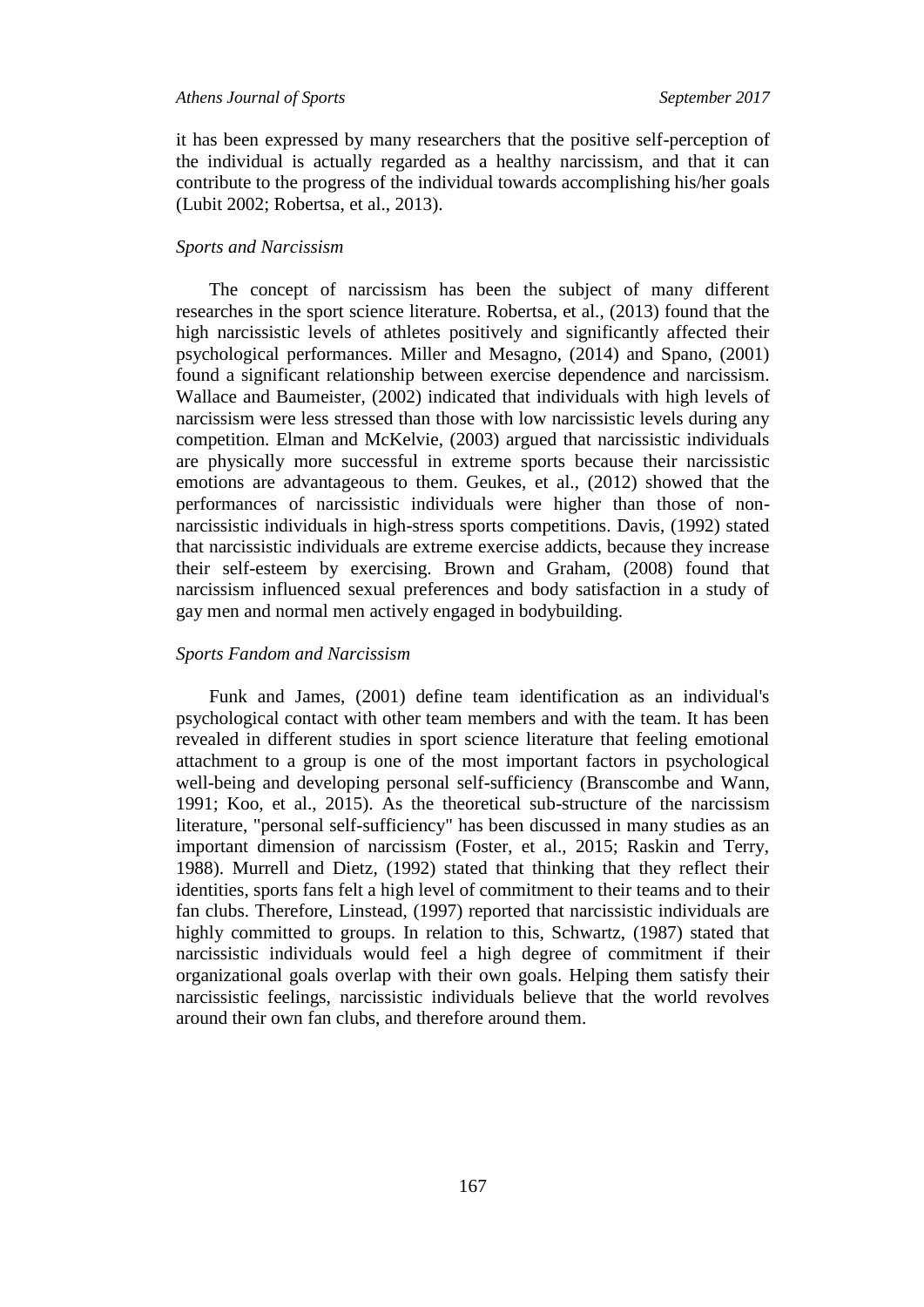## **Methodology**

## *Data Collection Instruments*

GNS was used in order to measure narcissism levels of the fans. The GNS is consisted of 35 items each responded by Likert-type scale  $(1 =$  strongly disagree,  $5 =$  strongly agree). The scale had 35 items and 7 factors.

#### *Sampling and Data Collection*

The sampling of this study consist of Besiktas, Fenerbahce, Galatasaray (accepted as "Tree Bigs" of Turkish Super League) fans. Convenience sampling method was used to collect data from fans. In this manner, data was collected via electronic forms and traditional way. In order to collect data online announcements were made on social networking sites and the participants were informed clearly according to the purpose of the study. To avoid a participant to fill out more than one questionnaire, IP's were limited. Most of the respondents (201) were reached along with online method. The rest were reached by the traditional way and the purpose of the study was explained individually. The participants who declared that they do not support the "three bigs" weren't considered in the study. Questionnaires were answered while the presence of the researchers. Each of the questionnaires took around 15 minutes to answer. A total of 102 questionnaires were distributed, 74 of which were completely answered resulting in a total return rate of 83.3%. In total 275 fans were reached (201 via online and 74 traditional way).

#### **Findings/Results**

#### *Participants*

The participants are composed of 77,8% men and 22,2% women. A majority of all participants are 18 to 35 age range (51,3%), 10,9% are 36 years old and above, 37,8% are between 26 and 35 years old. Considering the education status of the participants 12,7% are primary school and high school graduate, 66,2% are undergraduate and 21,1% are post graduate. A majority of all participants haven't watched any of their team's matches in a stadium (42,2%) of the while 34,9% participants watched at least 3 or less matches and 22,9% watched 4 or more matches in a stadium. With regard to the away watch behavior of respondent, 72% of the participants hasn't watched any of the away matches of their teams in a stadium while 21,8% watched at least 3 or less and the rest 6,2% have watched 4 or more matches. In addition these information, percentage of the fans according to their teams are 41,4% Galatasaray, 31,3% Fenerbahce and 27,3% Besiktas.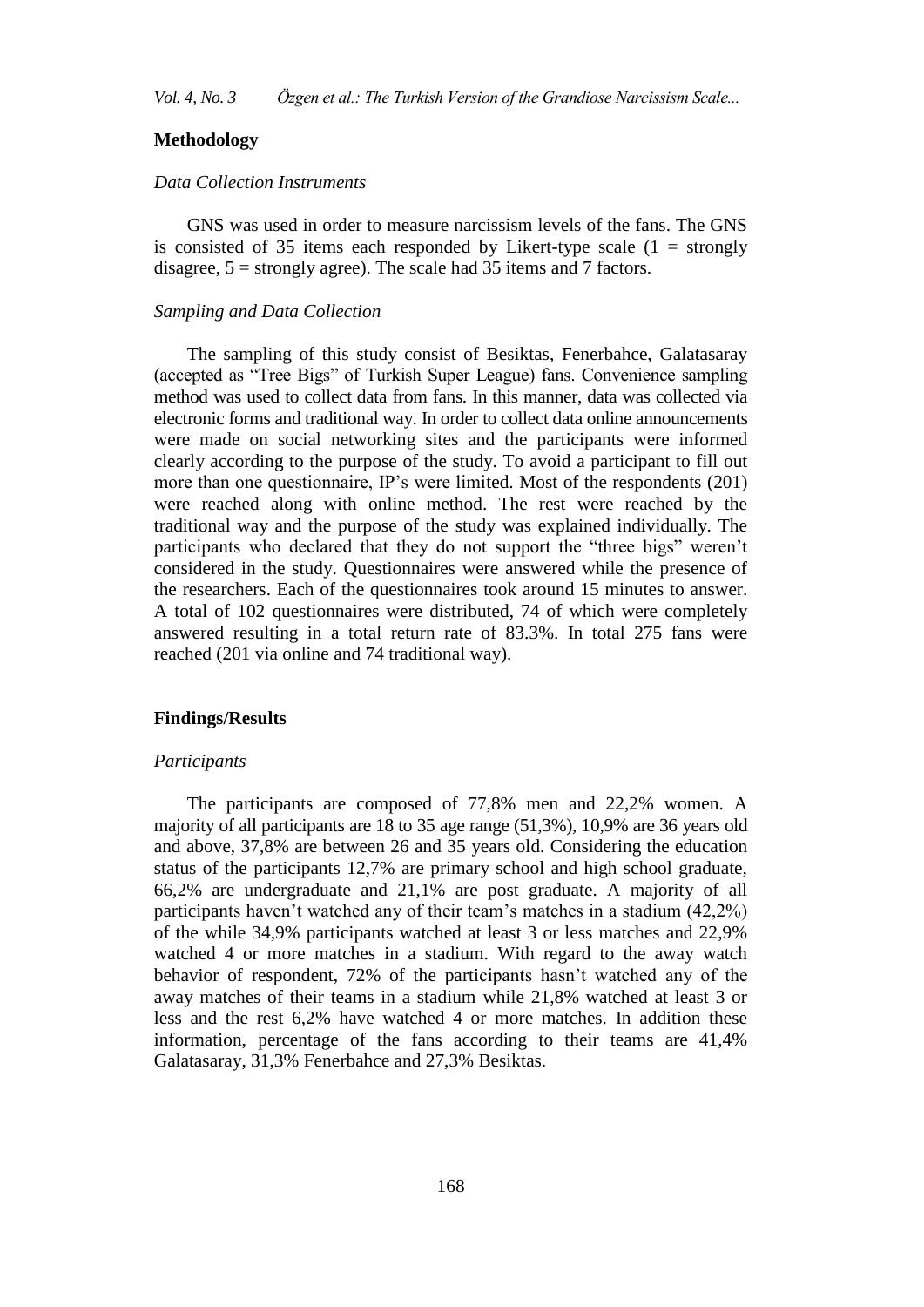*Explanatory Factor Analysis (EFA)*

| <i><u>UIVO Items</u></i><br><b>Factors</b>                            | <b>Factor</b> | <b>Mean</b> | <b>SD</b> |
|-----------------------------------------------------------------------|---------------|-------------|-----------|
|                                                                       | loading       |             |           |
|                                                                       | $(\beta)$     |             |           |
| Factor 1: Authority (4 items)                                         |               |             |           |
| I like to be in charge of things.                                     | ,767          | 4,08        | ,84       |
| I lead rather than follow.                                            | ,607          | 4,06        | ,92       |
| I naturally take charge in situations.                                | ,670          | 4,04        | ,91       |
| I have a take charge personality.                                     | ,658          | 4,18        | ,90       |
| Factor 2: Self-Sufficiency (5 items)                                  |               |             |           |
| I don't rely on other people to get things done.                      | ,635          | 4,12        | ,91       |
| When something needs to be done, I do it on my own.                   | ,697          | 4,22        | ,83       |
| I get irritated when I have to depend on other people.                | ,693          | 4,33        | ,94       |
| I don't like to depend on other people to do things.                  | ,727          | 4,25        | ,95       |
| I like to do things on my own.                                        | ,613          | 4,40        | ,83       |
| <b>Factor 3: Superiority (5 items)</b>                                |               |             |           |
| I'm more talented than most other people.                             | ,734          | 3,46        | ,97       |
| I'm better than other people at most things.                          | ,769          | 3,47        | ,91       |
| If it's just me versus another person, I almost always win.           | ,755          | 3,14        | ,88       |
| I'm a superior person.                                                | ,685          | 2,92        | 1,02      |
| I have more going for me than most people.                            | ,497          | 3,26        | ,98       |
| Factor 4: Vanity (5 items)                                            |               |             |           |
| I care about how good I look.                                         | ,800          | 3,86        | ,98       |
| I try to look as attractive as possible when I leave the house.       | ,710          | 3,65        | 1,03      |
| Looking good is important to feeling good.                            | ,817          | 4,09        | ,99       |
| My looks are important to me.                                         | ,836          | 3,87        | 1,07      |
| I think it's important to look as good as possible.                   | ,812          | 3,92        | 1,03      |
| Factor 5: Exhibitionism (7 items)                                     |               |             |           |
| I do things that grab people's attention.                             | ,806          | 2,73        | 1,15      |
| I do things that get people to notice me.                             | ,884          | 2,62        | 1,15      |
| I make myself the center of attention.                                | ,796          | 2,40        | 1,12      |
| I can be a showoff.                                                   | ,594          | 2,96        | 1,11      |
| I do things to get attention.                                         | ,861          | 2,51        | 1,12      |
| I expect to be treated better than average.                           | ,763          | 2,65        | 1,17      |
| The level of treatment I expect is higher than what most other people | ,753          | 2,59        | 1,16      |
| expect                                                                |               |             |           |
| Factor 6: Entitlement (3 items)                                       |               |             |           |
| I deserve to get what I want.                                         | ,537          | 3,57        | 1,13      |
| I expect people to bend the rules for me.                             | ,604          | 2,74        | 1,06      |
| I deserve more out of life than other people.                         | ,639          | 2,88        | 1,10      |
| <b>Factor 7: Exploitativeness (5 items)</b>                           |               |             |           |
| I'll do whatever it takes to get ahead, even if it means some         | ,704          | 1,81        | 1,10      |
| people get hurt.                                                      |               |             |           |
| If I have to take advantage of somebody to get what I want, so be     | ,684          | 2,12        | 1,13      |
| it.                                                                   |               |             |           |
| I can be pretty manipulative.                                         | ,773          | 1,84        | 1,10      |
| I'm willing to manipulate others to get what I want.                  | ,887          | 1,65        | 1,01      |
| I've been known to use people to get what I want.                     | ,710          | 1,38        | ,83       |

**Table 1.** *Pattern Matrix Resulting from EFA, Cronbach's Alpha Results of the 35 GNS Items*

**Cronbach's Alpha (α) value respectively**; ,826; ,842; ,852; ,930; ,933; ,776; ,885. **Eigenvalue (The percentage of variance) respectively;** 8,46 (24,184); 5,34 (15,27); 2,69 (7,69); 1,89 (5,40); 1,46 (4,17); 1,17 (2,99); 1,049 (2,99).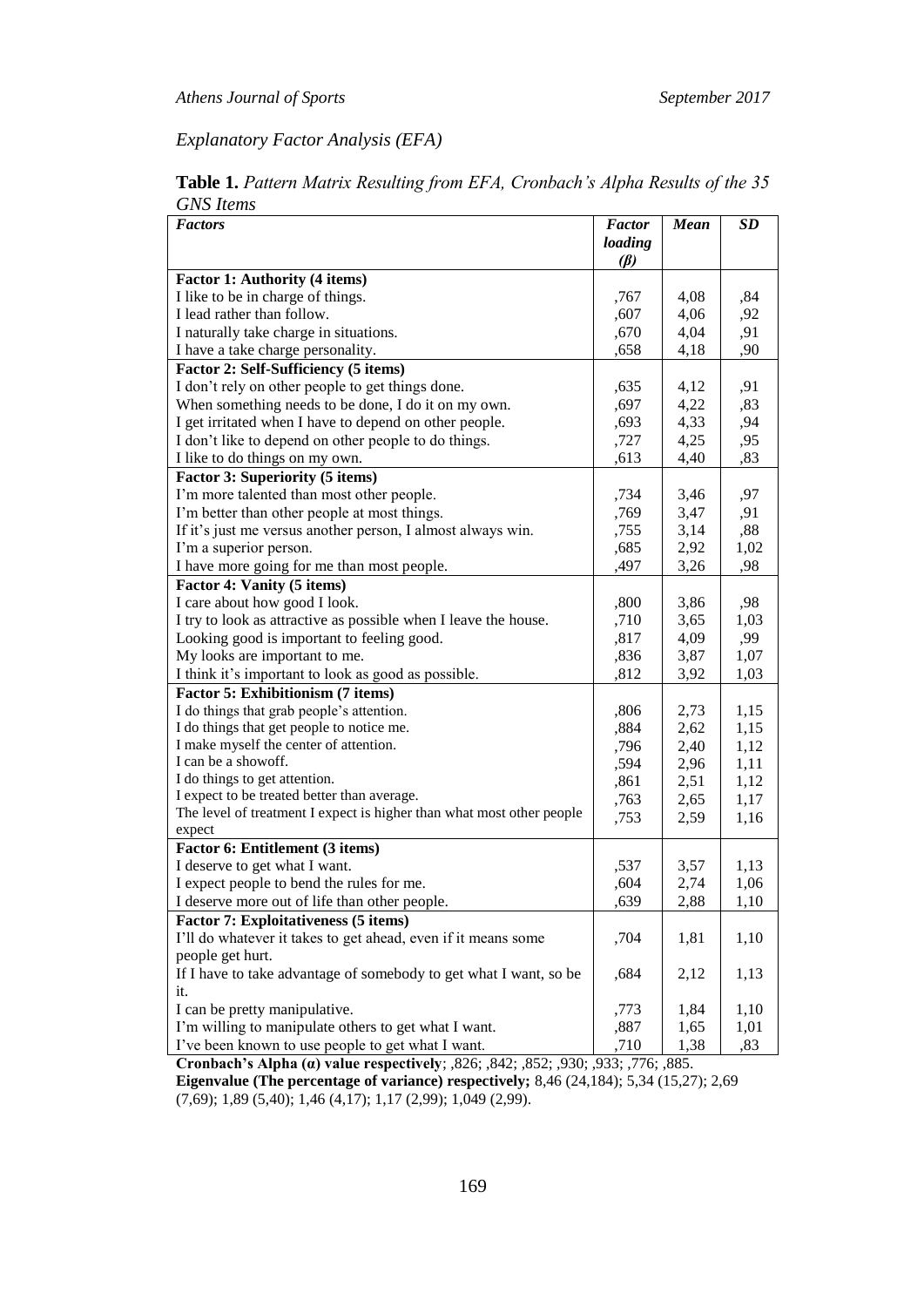In order to be able to apply the explanatory factor analysis (EFA) to the instrument used to determine the narcissistic levels of the participants, the sample adequacy measure needs to be determined (Zhang et al., 2003). For this purpose, Kaiser-Meyer Olkin (KMO) test was performed on the data obtained and the value 0.87 was found. According to Kaiser (1974), this value is within the range that indicates that the level of the sample is sufficient for the factor analysis. However, utilized to determine whether the data come from a multivariate normal distribution and whether there is a significant relationship between the data, the Bartlett Test for Sphericity (BTS),  $6412,461$  (p <0.00) test was found as significant. The data obtained from the fans according to these results are shown to be suitable for performing explanatory factor analysis.

The principal components factor analysis and Promax rotation were used in order to group, classify and transform the 35 items included in the measurement tool used to determine the narcissistic levels of the fans. The results obtained from the analyses are shown in Table 1.

As Kaiser (1974) points out, those above an eigenvalue of 1 are included in the factor structure. In addition, items with a factor load of less than 0.41 were excluded from the measurement for confirmatory factor analysis. Accordingly, the items are grouped under seven factors as in the original measurement. The "born leader" item on the original scale in the dimension of 'authority' was removed from the measuring instrument because it could not reach the sufficient factor load.

## *Correlation between Factors*

When the correlation matrix between the seven factors revealed in narcissism scale is examined, it is seen that there is no significant relationship between the "self-sufficiency" dimension and the "exhibitionism" dimension, and between the "vanity" dimension and the "exploitativeness" dimension, and all the remaining dimensions are related to each other at various levels (Table 2). "authority" and "self-sufficiency" dimensions (r=0.520) were found to be the most correlated dimensions among them.

|                             |          | 2         | 3        | 4         | 5        | 6      | $\mathcal{I}$ |
|-----------------------------|----------|-----------|----------|-----------|----------|--------|---------------|
| <b>Factor-1 Authority</b>   | 1.000    |           |          |           |          |        |               |
| Factor-2                    | $,520**$ | 1.000     |          |           |          |        |               |
| Selfsufficiency             |          |           |          |           |          |        |               |
| <b>Factor-3 Superiority</b> | $,210**$ | $,140*$   | 1.000    |           |          |        |               |
| <b>Factor-4 Vanity</b>      | $.370**$ | $0.270**$ | $,356**$ | 1.000     |          |        |               |
| Factor-5                    | $,125**$ | ,008      | $.339**$ | $,404**$  | 1.000    |        |               |
| <b>Exhibitionism</b>        |          |           |          |           |          |        |               |
| <b>Factor-6 Entitlement</b> | $,136*$  | $,124*$   | $,452**$ | $0.269**$ | ,448**   | 1.000  |               |
| <b>Factor-7</b>             | $-159*$  |           | $.273**$ | $-.005$   | $.309**$ | .398** | 1.000         |
| <b>Exploitativeness</b>     |          | $,214**$  |          |           |          |        |               |
| <b>Mean</b>                 | 4,06     | 4,26      | 3,25     | 3,88      | 2,64     | 3,06   | 1,76          |
| <b>Standard deviation</b>   | ,72      | .70       | ,74      | ,90       | ,96      | ,90    | ,86           |

**Table 2.** *Correlation Matrix between the Factors*

\* p < 0.05 \*\* p < 0.01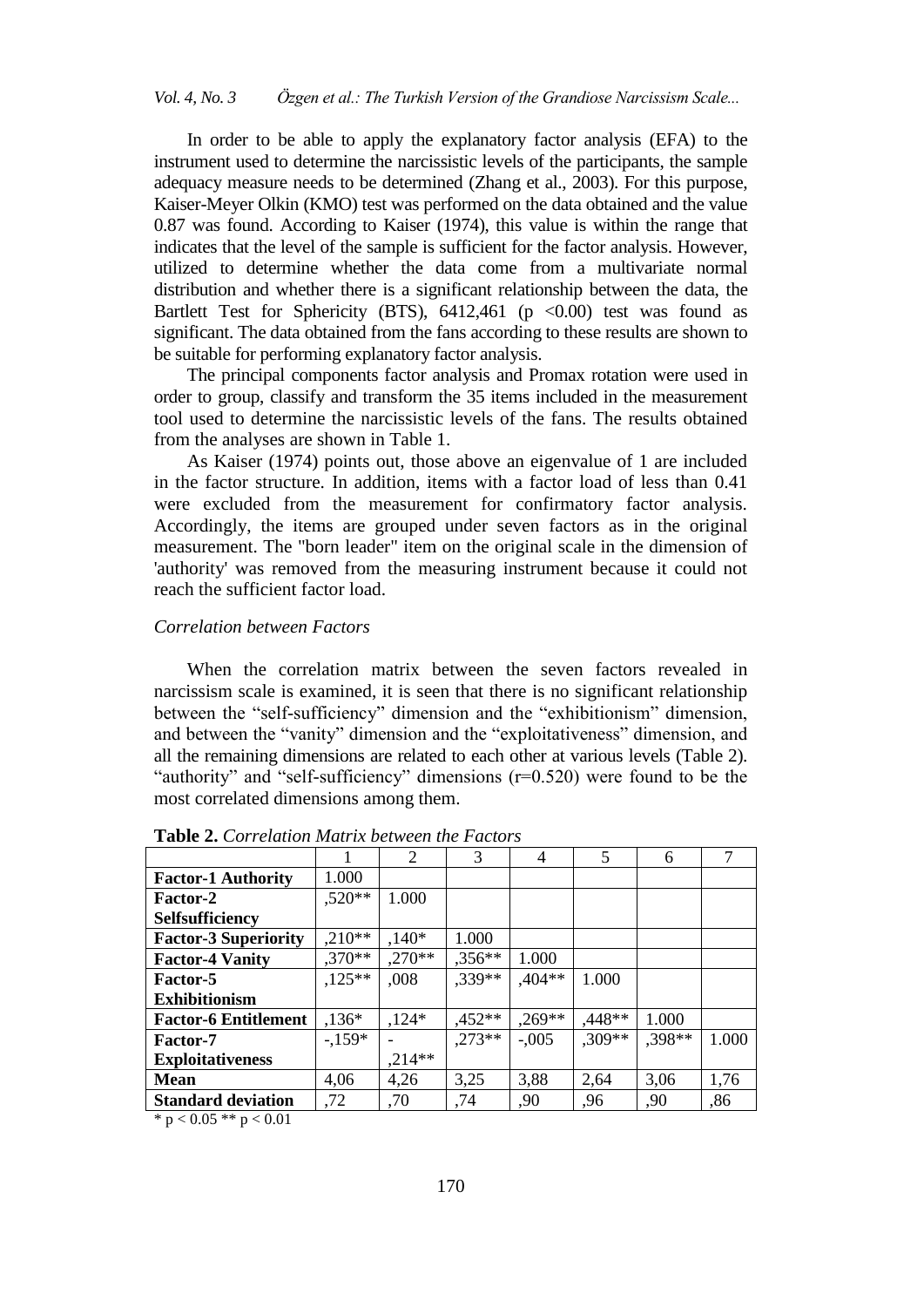*Athens Journal of Sports September 2017*

#### *Reliability and Validity*

The total Cronbach's alpha value of each factor and of the measuring instrument was calculated in order to determine the internal consistency of the factors, as shown in Table-2. As the total Cronbach's Alpha value (0.90) was calculated, the dimensions of "authority" dimension was taken as 0.82, "selfsufficiency" dimension as 0.84, "superiority" dimension as 0.85, "vanity" dimension as 0.93, "exhibitionism" as 0.93, "entitlement" dimension as 0.76, and "exploitativeness" dimension as 0.88. According to this, the total scale and each dimension within the scale were found to be in the range of sufficient reliability level (Bagozzi and Yi, 1988). Bagozzi and Yi, (1988) states that a factor loading exceeding 0.70 as evidence of convergent validity. Child, (1990) defined a factor loading value of 0.50 and above is take account of good and very significant, whereas 0.45 is fair and 0.32 and below is poor. As it is shown in the Table-1, factor loadings demonstrate suitable item convergence on the intended constructs. Byrne, (2001) indicated that constructs that do not have high correlations provide discriminant validity. As shown in the Table 2, correlations between factors were not higher than 0.70, in light of this information; we can consider this as an evidence for discriminant validity.

## *Confirmatory Factor Analysis (CFA)*

Based on EFA results, 34 items of GNS were then subjected to a confirmatory factor analysis (CFA), using AMOS 20. Some modifications were proposed as a result of the CFA conducted. In the light of these propositions, a total of four modifications were made. All the modifications were made within the items located under the same dimension, and the theoretical structure of the scale was thus not damaged. These modifications are the 3th and 4th items in the "self-sufficiency" dimension, the 1th and 2th items in the "superiority" dimension, the 1-2 and 6-7 items in the "exhibitionism" dimension. The minimum chi-square value of the generated model was found to be significant ( $\chi$ 2 = 912,739, p = 0.00), and resulted as  $\chi$ 2 / df = 1.81. Thus, the fit index values of the examined model were  $RMSEA = 0.055$ ,  $CFI = 0.93$ , IFI = 0.93, TLI = 92, GFI = 0.84. When these values are examined, they are found to be at the acceptable level as suggested by the relevant literature (Bentler, 1999; Bove and Johnson, 2006), although the GFI values are slightly below the desired level but still acceptable (Bagozzi and Yi, 1988). These results show that the factor structure obtained by EFA is confirmed by CFA, and that the factor structure of the GNS is a valid model.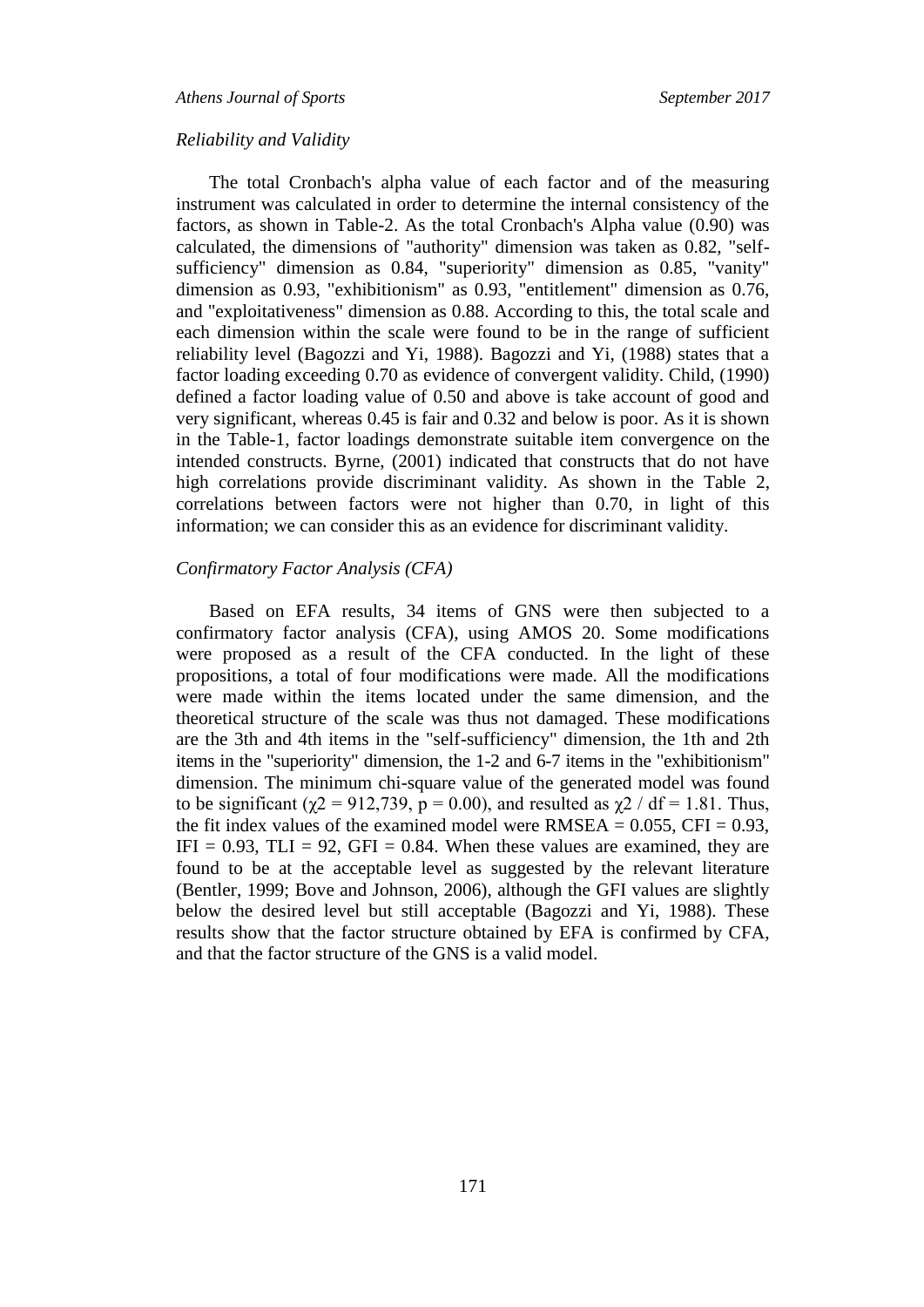**Figure 1.** *Pattern Matrix Resulting from EFA, Cronbah's Alpha Results of the 34 GNS Items*



**Fit indices:**  $\gamma$ 2 = 912,739 (P = 0.000),  $\gamma$ 2 / df = 1.81. RMSEA = 0.055, CFI = 0.93, IFI = 0.93,  $TLI = 92, GFI = 0.84$ 

## *Findings on Sports Fans' Demographic Characteristics regarding the Narcissistic Scale Dimensions*

Independent groups t-test was applied to determine the relationship between the GNS dimensions and the gender of sports fans. The analyses revealed that the dimension of "authority" differs significantly according to gender.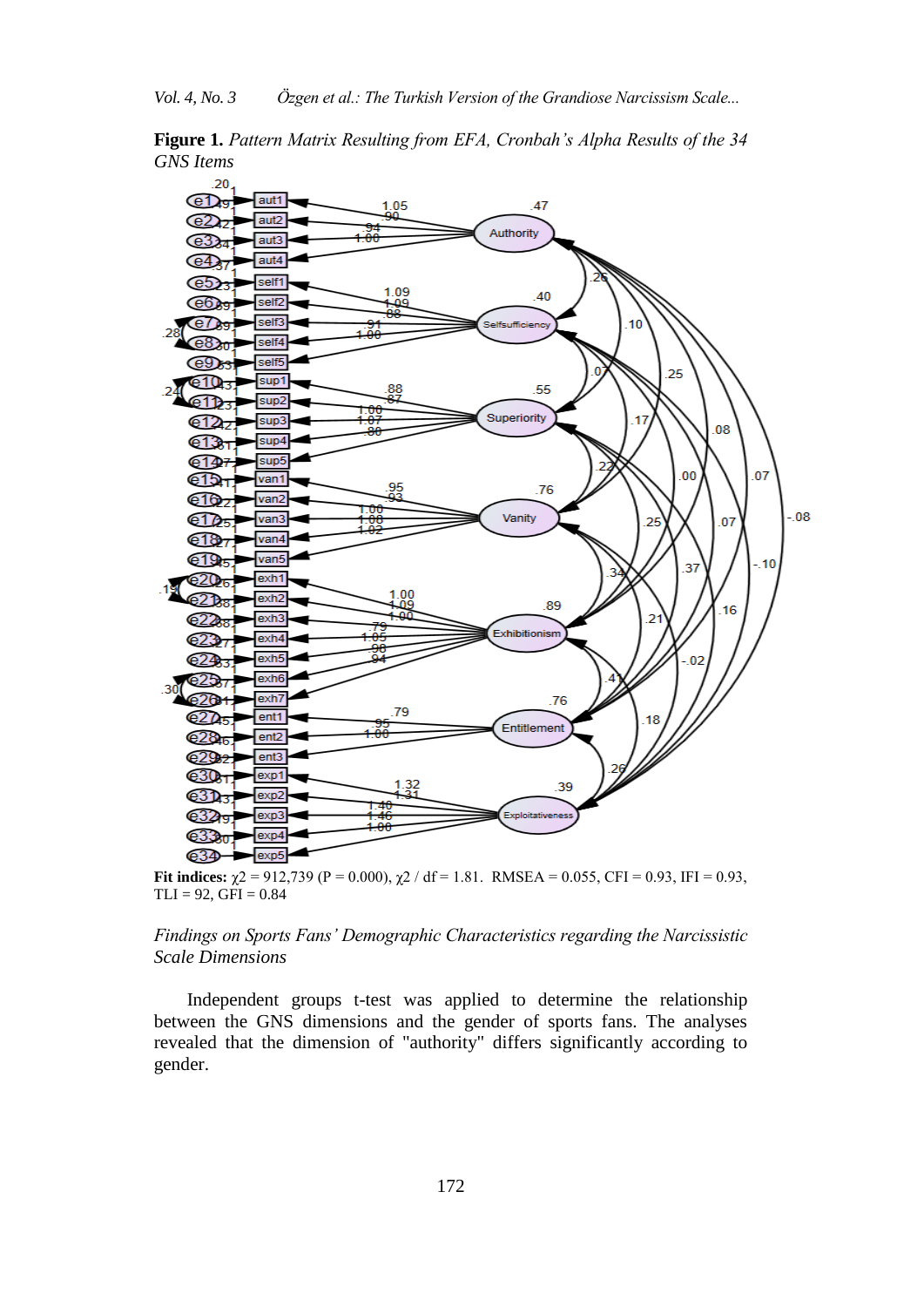| <b>Factor</b>           | Gender | N   | <b>Mean</b> | SD.  | Т        | P        |
|-------------------------|--------|-----|-------------|------|----------|----------|
| <b>Authority</b>        | Female | 81  | 3.95        | 0.73 | $-2,06$  | $0.040*$ |
|                         | Male   | 194 | 4.15        | 0.71 |          |          |
| Self-sufficiency        | Female | 81  | 4.23        | 0.73 | $-0.50$  | 0.616    |
|                         | Male   | 194 | 4.28        | 0.69 |          |          |
| <b>Superiority</b>      | Female | 81  | 3.31        | 0.69 | 0.85     | 0.391    |
|                         | Male   | 194 | 3.22        | 0.78 |          |          |
| <b>Vanity</b>           | Female | 81  | 3.99        | 0.89 | 1.33     | 0.183    |
|                         | Male   | 194 | 3.83        | 0.90 |          |          |
| <b>Exhibitionism</b>    | Female | 81  | 2.72        | 0.99 | 0.96     | 0.337    |
|                         | Male   | 194 | 2.60        | 0.95 |          |          |
| <b>Entitlement</b>      | Female | 81  | 3.05        | 0.97 | $-0.14$  | 0.888    |
|                         | Male   | 194 | 3.07        | 0.88 |          |          |
| <b>Exploitativeness</b> | Female | 81  | 1.76        | 0.89 | $-0.048$ | 0.962    |
|                         | Male   | 194 | 1.76        | 0.85 |          |          |

**Table 3.** *t-test Result according to Gender of Sports Fans*

\*  $p < 0.05$  \*\*  $p < 0.01$ 

Analysis of variance (ANOVA) test was used to determine the relationship and distribution of narcissistic scale dimensions according to age groups of sports fans. As shown in Table 4, sports fans significantly differed in their responses to the narcissistic scale dimensions of "authority" and "exploitativeness" ( $p < 0.01$ ). The Tukey and LSD test results were evaluated to determine between which groups this differentiation occurred, and it was found that there was significant difference between all age groups in both dimensions ( $p < 0.05$ ).

| <b>Factor</b>           | Age   | N   | <b>Mean</b> | <b>SD</b> | F    | P         |
|-------------------------|-------|-----|-------------|-----------|------|-----------|
| <b>Authority</b>        | 18-25 | 141 | 3.95        | 0.75      | 6.05 | $0.003**$ |
|                         | 26-35 | 104 | 4.26        | 0.64      |      |           |
|                         | 36<   | 30  | 4.18        | 0.74      |      |           |
| Self-sufficiency        | 18-25 | 141 | 4.20        | 0.72      | 2.82 | 0.061     |
|                         | 26-35 | 104 | 4.27        | 0.68      |      |           |
|                         | 36<   | 30  | 5.54        | 0.64      |      |           |
| <b>Superiority</b>      | 18-25 | 141 | 3.26        | 0.75      | 1.68 | 0.187     |
|                         | 26-35 | 104 | 3.22        | 0.79      |      |           |
|                         | 36<   | 30  | 3.03        | 0.57      |      |           |
| <b>Vanity</b>           | 18-25 | 141 | 3.91        | 0.94      | 0.22 | 0.802     |
|                         | 26-35 | 104 | 3.86        | 0.88      |      |           |
|                         | 36<   | 30  | 3.80        | 0,79      |      |           |
| <b>Exhibitionism</b>    | 18-25 | 141 | 2.67        | 0.97      | 0.49 | 0.610     |
|                         | 26-35 | 104 | 2.64        | 1.00      |      |           |
|                         | 36<   | 30  | 2.48        | 0.79      |      |           |
| <b>Entitlement</b>      | 18-25 | 141 | 3.15        | 0.92      | 1.90 | 0.151     |
|                         | 26-35 | 104 | 3.01        | 0.84      |      |           |
|                         | 36<   | 30  | 2.82        | 0.98      |      |           |
| <b>Exploitativeness</b> | 18-25 | 141 | 1.92        | 0.98      | 5.13 | $0.006**$ |
|                         | 26-35 | 104 | 1.62        | 0.68      |      |           |
|                         | 36<   | 30  | 1.51        | 0.68      |      |           |

**Table 4.** *ANOVA Result according to Age Groups of Sports Fans*

\*  $p < 0.05$  \*\*  $p < 0.01$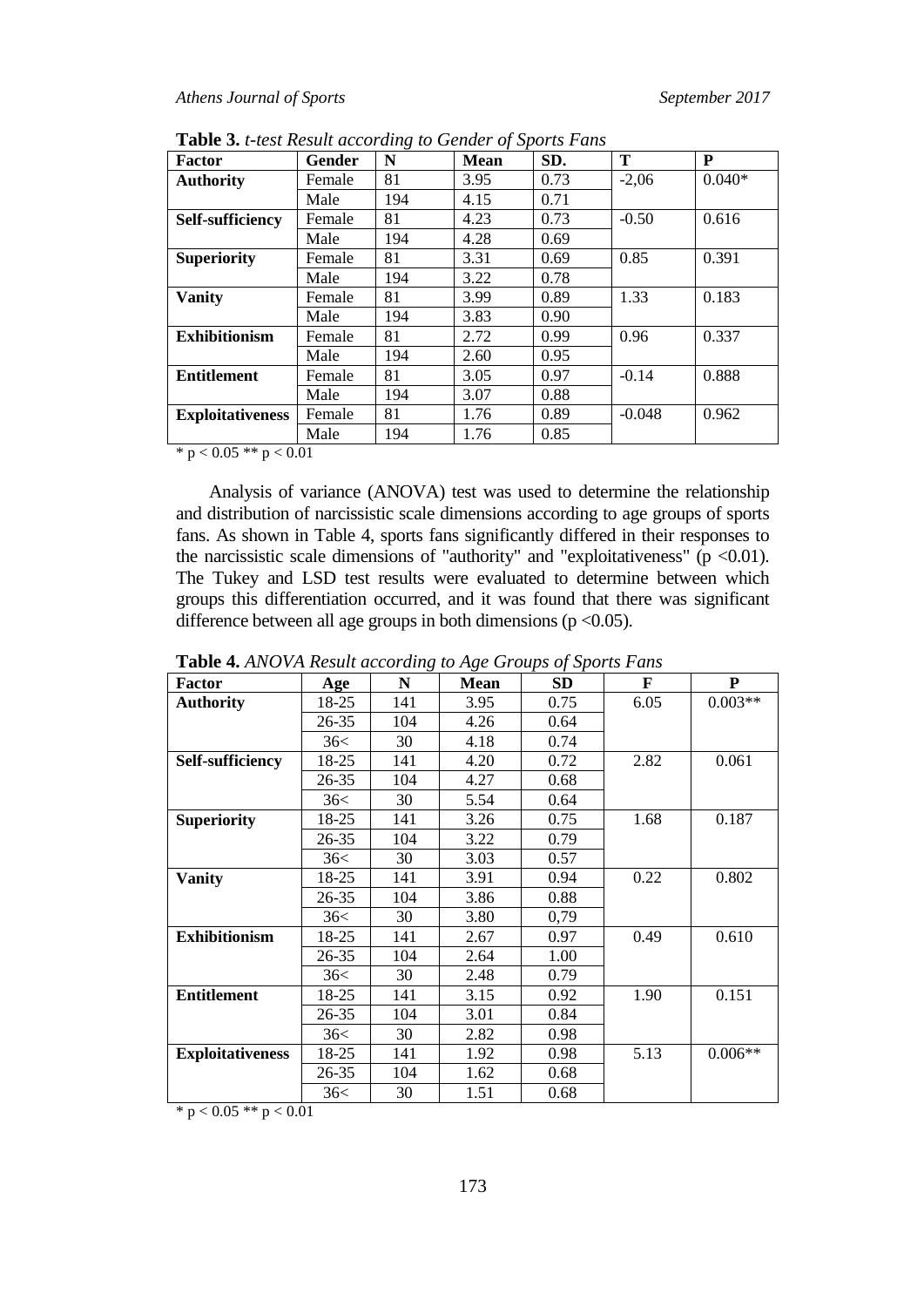Analysis of variance (ANOVA) test was used in order to reveal the relationships and distributions of narcissistic scale dimensions according to the frequencies of sports fans' match watching in the stadium during a season. The results of these analyzes indicate that the narcissism dimensions of "authority" ( $p$  <0.01) and "vanity" ( $p$  <0.05) differ significantly according to the frequency of watching sports in the stadium (Table-6). As a result of the Tukey and LSD tests conducted in order to find out which groups differed in the "authority" dimension, significant differences were found among all groups ( $p \le 0.05$ ). According to the results of the Levene test to determine the variance in the "vanity" dimension, the variances were not homogeneously distributed, and according to the results of the Tamhane's T2 test, it was found that there was a significant difference between those who did not watch the matches in the stadium and those who watched four or more matches in the stadium ( $p \le 0.05$ ).

**Table 5.** *ANOVA Result according to the Frequencies of Sports Fans' watching Match in the Stadium during a Season*

| <b>Factor</b>           | <b>Attendance</b> | N   | <b>Mean</b> | <b>SD</b> | F     | ${\bf P}$ |
|-------------------------|-------------------|-----|-------------|-----------|-------|-----------|
|                         | <b>Frequency</b>  |     |             |           |       |           |
| <b>Authority</b>        | Never             | 116 | 3.93        | 0.79      | 5.56  | $0.004**$ |
|                         | $3$ match $<$     | 96  | 4.17        | 0.66      |       |           |
|                         | 4 match $>$       | 63  | 4.27        | 0.63      |       |           |
| <b>Self-sufficiency</b> | Never             | 116 | 4.16        | 0.74      | 2.05  | 0.130     |
|                         | $3$ Match $\lt$   | 96  | 4.34        | 0.63      |       |           |
|                         | $4$ Match $>$     | 63  | 4.33        | 0.72      |       |           |
| <b>Superiority</b>      | Never             | 116 | 3.22        | 0.74      | 0.20  | 0.814     |
|                         | $3$ match $<$     | 96  | 3.26        | 0.79      |       |           |
|                         | $4$ Match $>$     | 63  | 3.29        | 0.73      |       |           |
| <b>Vanity</b>           | Never             | 116 | 3.73        | 1.02      | 3.66  | $0.027*$  |
|                         | $3$ Match $\lt$   | 96  | 3.92        | 0.83      |       |           |
|                         | $4$ Match $>$     | 63  | 4.10        | 0,70      |       |           |
| <b>Exhibitionism</b>    | Never             | 116 | 2.66        | 0.98      | 1.47  | 0.231     |
|                         | $3$ Match $\lt$   | 96  | 2.52        | 0.98      |       |           |
|                         | 4 Match >         | 63  | 2.78        | 0.88      |       |           |
| <b>Entitlement</b>      | Never             | 116 | 3.01        | 0.84      | 0.91  | 0.401     |
|                         | $3$ Match $\lt$   | 96  | 3.03        | 0.97      |       |           |
|                         | 4 Match >         | 63  | 3.20        | 0.92      |       |           |
| <b>Exploitativeness</b> | Never             | 116 | 1.73        | 0.83      | 0.292 | 0.742     |
|                         | $3$ Match $\lt$   | 96  | 1.74        | 0.91      |       |           |
|                         | $4$ Match $>$     | 63  | 1.83        | 0.84      |       |           |

\*  $p < 0.05$  \*\*  $p < 0.01$ 

Analysis of variance (ANOVA) test was used in order to reveal the relationships and distributions of narcissistic scale dimensions according to the frequencies of fans' away match watching over a season. The results demonstrate that the "vanity" dimension varies significantly according to the frequencies of fans' away match in a season.  $(p<0.05)$ . Tukey and LSD tests were used to determine which groups this variation occurred among. These tests showed that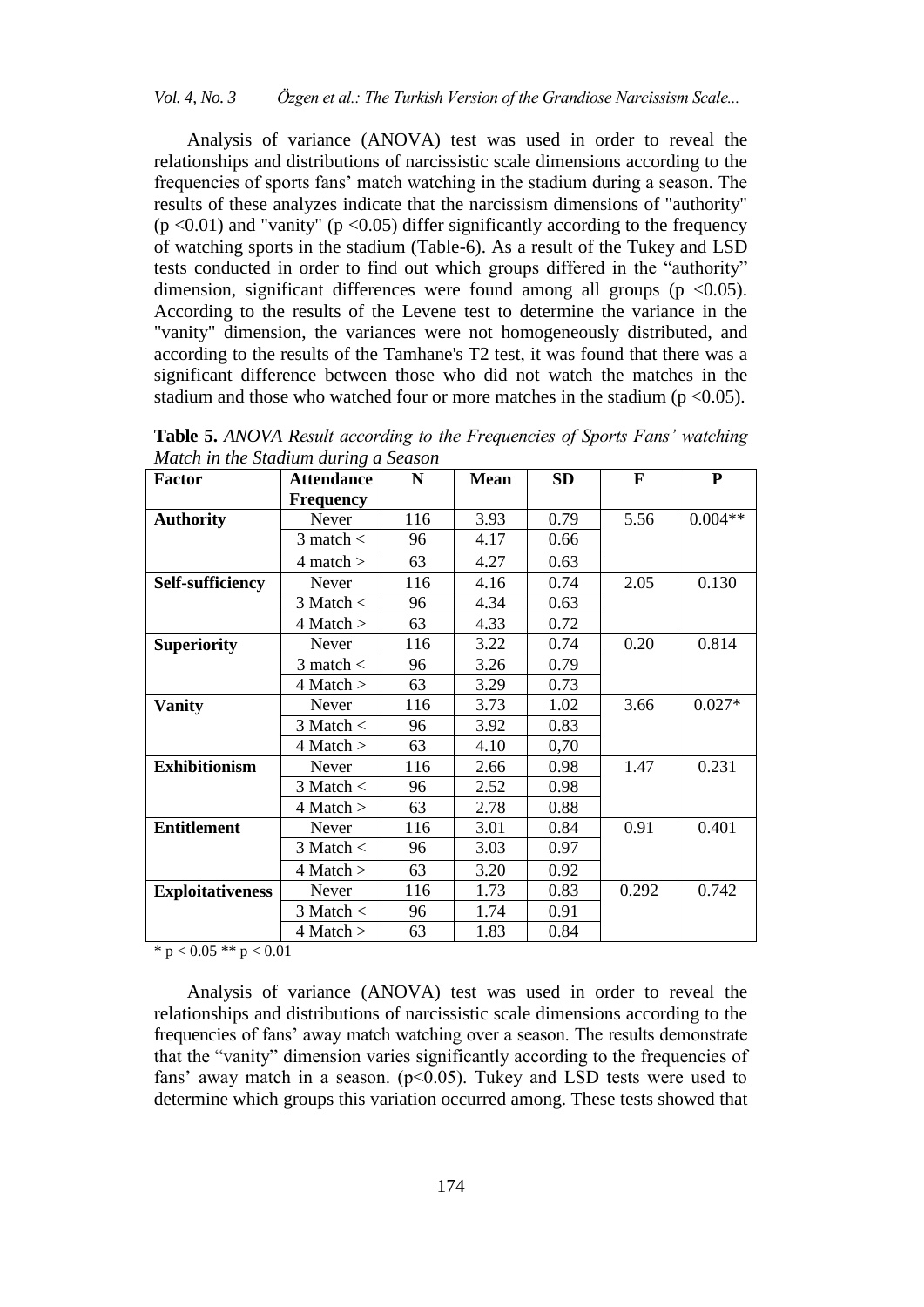## *Athens Journal of Sports September 2017*

the differentiation occurred between those watching no away matches and those watching 4 or more away matches ( $p < 0.05$ ).

| Factor                  | <b>Attendance</b> | N   | <b>Mean</b> | <b>SD</b> | F    | ${\bf P}$ |
|-------------------------|-------------------|-----|-------------|-----------|------|-----------|
|                         | <b>Frequency</b>  |     |             |           |      |           |
| <b>Authority</b>        | Never             | 198 | 4.05        | 0.73      | 1.22 | 0.295     |
|                         | $3$ match $<$     | 60  | 4.19        | 0.74      |      |           |
|                         | $4$ match $>$     | 17  | 4.25        | 0.45      |      |           |
| <b>Self-sufficiency</b> | Never             | 198 | 4.26        | 0.70      | 0.26 | 0.768     |
|                         | $3$ Match $\lt$   | 60  | 4.25        | 0.71      |      |           |
|                         | 4 Match >         | 17  | 4.38        | 0.69      |      |           |
| <b>Superiority</b>      | Never             | 198 | 3.21        | 0.73      | 1.66 | 0.191     |
|                         | 3 match $<$       | 60  | 3.31        | 0.82      |      |           |
|                         | $4$ Match $>$     | 17  | 3.54        | 0.70      |      |           |
| <b>Vanity</b>           | Never             | 198 | 3.80        | 0.91      | 4.21 | $0.016*$  |
|                         | $3$ Match $\lt$   | 60  | 4.02        | 0.88      |      |           |
|                         | 4 Match >         | 17  | 4.37        | 0,54      |      |           |
| <b>Exhibitionism</b>    | Never             | 198 | 2.60        | 0.95      | 0.72 | 0.486     |
|                         | $3$ Match $\lt$   | 60  | 2.70        | 0.94      |      |           |
|                         | $4$ Match $>$     | 17  | 2.86        | 1.17      |      |           |
| <b>Entitlement</b>      | Never             | 198 | 3.08        | 0.90      | 1.82 | 0.163     |
|                         | 3 Match $<$       | 60  | 2.91        | 0.91      |      |           |
|                         | $4$ Match $>$     | 17  | 3.37        | 0.88      |      |           |
| <b>Exploitativeness</b> | Never             | 198 | 1.77        | 0.85      | 0.81 | 0.898     |
|                         | 3 Match $<$       | 60  | 1.72        | 0.87      |      |           |
|                         | $4$ Match $>$     | 17  | 1.75        | 0.99      |      |           |

**Table 6.** *ANOVA Result According to the Frequencies of Sports Fans' watching the Match away over a Season*

\*  $p < 0.05$  \*\*  $p < 0.01$ 

Analysis of variance (ANOVA) test was used to reveal the relationships and distributions of the narcissistic dimensions according to the teams of the sports fans. The analysis results indicate that the dimension of "authority" varies significantly according to the teams of sports fans  $(p < 0.05)$ . Tukey and LSD tests were used to determine which groups this variation occurred among, and it was observed that the difference was experienced between Galatasaray and Fenerbahce supporters  $(p < 0.05)$ .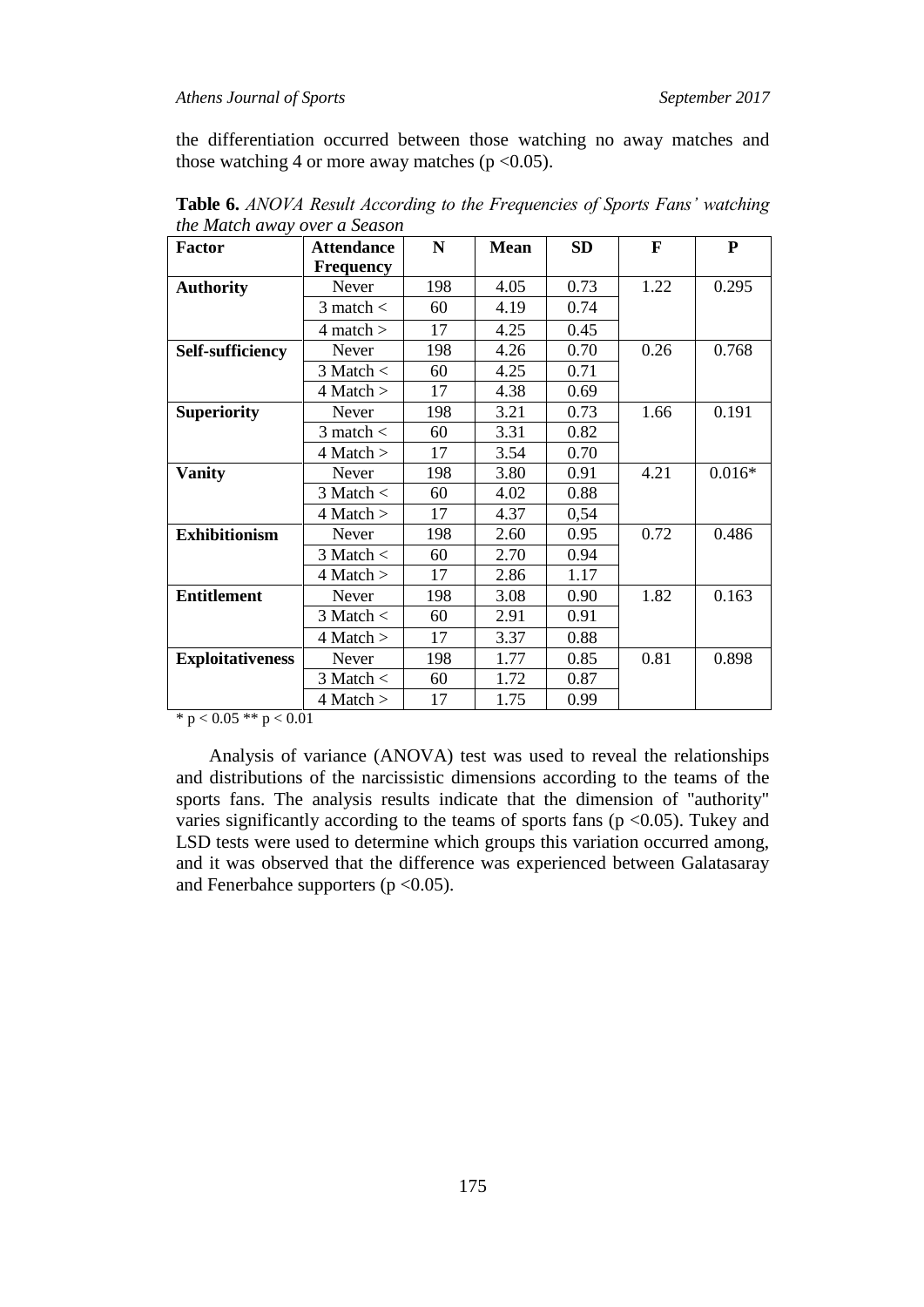*Vol. 4, No. 3 Özgen et al.: The Turkish Version of the Grandiose Narcissism Scale...*

| <b>Factor</b>           | <b>Team</b>     | ○<br>N | <b>Mean</b> | <b>SD</b> | F     | ${\bf P}$ |
|-------------------------|-----------------|--------|-------------|-----------|-------|-----------|
| <b>Authority</b>        | Galatasaray     | 114    | 4.15        | 0.71      | 4.24  | $0.015*$  |
|                         | Fenerbahce      | 86     | 3.91        | 0.83      |       |           |
|                         | <b>Besiktas</b> | 75     | 4.21        | 0.55      |       |           |
| <b>Self-sufficiency</b> | Galatasaray     | 114    | 4.25        | 0.74      | 0.082 | 0.922     |
|                         | Fenerbahce      | 86     | 4.26        | 0.74      |       |           |
|                         | <b>Besiktas</b> | 75     | 4.29        | 0.60      |       |           |
| <b>Superiority</b>      | Galatasaray     | 114    | 3.28        | 0.78      | 0.280 | 0.756     |
|                         | Fenerbahce      | 86     | 3.20        | 0.69      |       |           |
|                         | <b>Besiktas</b> | 75     | 3.26        | 0.79      |       |           |
| <b>Vanity</b>           | Galatasaray     | 114    | 3.80        | 0.91      | 1.095 | 0.336     |
|                         | Fenerbahce      | 86     | 4.02        | 0.88      |       |           |
|                         | <b>Besiktas</b> | 75     | 4.37        | 0,54      |       |           |
| <b>Exhibitionism</b>    | Galatasaray     | 114    | 2.60        | 0.95      | 0.72  | 0.486     |
|                         | Fenerbahce      | 86     | 2.62        | 0.94      |       |           |
|                         | <b>Besiktas</b> | 75     | 2.71        | 1.17      |       |           |
| <b>Entitlement</b>      | Galatasaray     | 114    | 3.03        | 0.88      | 0.333 | 0.717     |
|                         | Fenerbahce      | 86     | 3.13        | 0.92      |       |           |
|                         | <b>Besiktas</b> | 75     | 3.03        | 0.93      |       |           |
| <b>Exploitativeness</b> | Galatasaray     | 114    | 1.81        | 0.92      | 0.396 | 0.674     |
|                         | Fenerbahce      | 86     | 1.74        | 0.88      |       |           |
|                         | <b>Besiktas</b> | 75     | 1.70        | 0.75      |       |           |

**Table 7.** *ANOVA Result According to the Frequencies of Sports Fans of Teams*

\*  $p < 0.05$  \*\*  $p < 0.01$ 

## **Discussion and Conclusions**

In line with the main objectives of this research, the GNS was adapted to Turkish culture, and the dimensions of the scale were analyzed according to the demographic characteristics and match-watching behaviors of football fans.

Developed by Foster et al. (2015), the GNS was studied for its validity and reliability for the Turkish culture, and a 34-item seven-dimensional structure was obtained by exploratory factor analysis, and this model was confirmed by confirmatory factor analysis. To improve the GNS, Foster et al., (2015) first planned to develop a 35-item question pool whereby 5 questions together measure one dimension. On the basis of a pilot study with a total of 35 items of draft measuring instrument, after the validity study of the phrases "I have a superior personality" that they had planned to be under the dimension of "superiority," and "I expect people to bend the rules for me" that they had planned to be under the dimension of "entitlement" were removed from the ultimate measuring instrument. Our pilot study, however, showed that these expressions were well below the valid dimensions of factor loadings, and were decided to be included in the final instrument of measurement. However, the "born leader" statement under the authority dimension of the 33-item developed by Foster et al., (2015) was excluded from the final measuring instrument because it did not take up enough factor load in our own study. In addition, the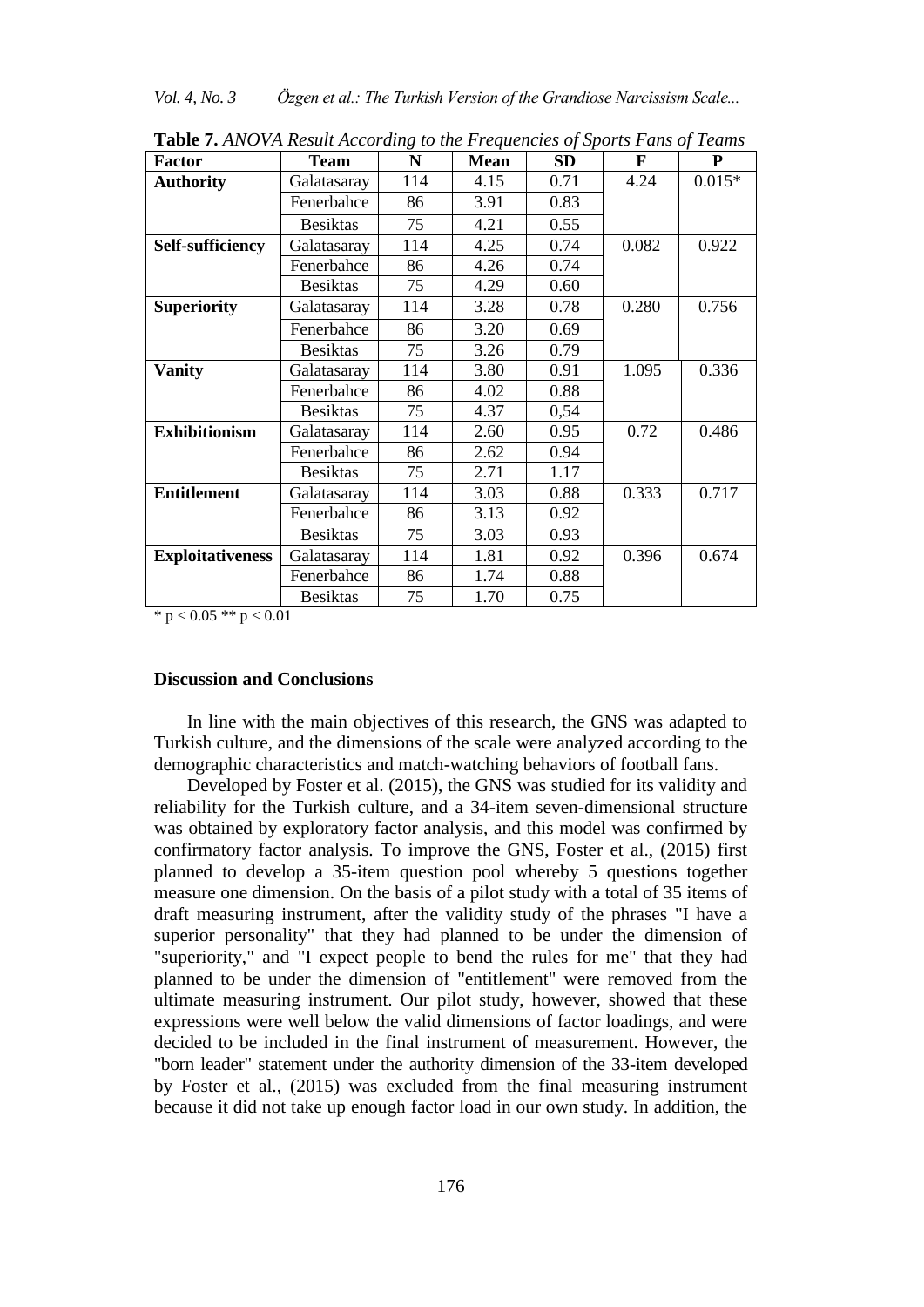statements "I expect to get more than average attention" subsumed by the "entitlement" dimension in the GNS, and "I expect attention more than other people do" was put under the "exhibitionism" dimension due to their high factor loads found by our study. An expression in the field of social sciences can have the ability to measure multiple variables together. Therefore, as a result of the studies carried out, it was decided that the ability to measure the "exhibitionism" variable according to our sample group was higher in these two cases, and thus it was decided to be placed under this dimension in the final measurement tool.

NPI developed by Raskin and Terry (1988) was used in a lot of research conducted to determine the narcissistic levels of individuals. The literature confirms that by covering the theoretical aspect of narcissism, NPI measures narcissism highly reliably.

Since the GNS developed by Foster et al., (2015) is very recent, it has not yet been used in any study. However, NPI (Raskin and Terry 1988), which is based on the GNS and is the most widely used measurement tool in the literature, has been used in many different cultures and studies (Foster and Campbell, 2007; del Rosario and White 2005; Tschanz et al., 1998; Horton, Tritch, 2014), including the sports science literature (Brown and Graham, 2008; Miller and Mesagno, 2014).

Emmons (1984) obtained a four-dimensional structure as a result of EFA applied to the data obtained from NPI, and did not reach the sufficient Cronbach's Alpha value in some dimensions. In the study they conducted, del Rosario and White (2005) achieved sufficient level of reliability only for the "authority" dimension on the NPI scale. Except for this dimension, they could not attain sufficient level of reliability in any of the remaining dimensions. Similarly, Foster and Campbell (2007) failed to reach the adequate reliability levels in many dimensions of the NPI. Similar to these studies, Corry et al., (2008) obtained a two-factor structure in their explanatory factor analysis of NPI. Although NPI has been used in many different studies, many of the dimensions of GNS in these studies have not reached adequate levels of reliability. Foster et al., (2015) stated that the solution to this problem lies in creating completely new expressions. Thus, they developed a new measurement tool that is still seven-dimensional but made up entirely of new expressions, and achieved a high level of validity and reliability. As our study suggests, the GNS has sufficient validity and reliability to determine narcissistic levels of sports fans.

GNS dimensions obtained within the scope of the second objective of the study were analyzed for their relationships and distributions as regards to the demographic characteristics of sports fans, their attitudes to participation in matches, and the teams they support. According to this, the responses to the dimension of "authority" in the measurement tool differ significantly according to the gender of the participants. Tschanz et al., (1998) found significant differences between narcissistic levels and gender of individuals in many different dimensions. Similar to this conclusion, Carroll, (1989) found that the narcissistic levels of the participants significantly differed by gender. Similarly,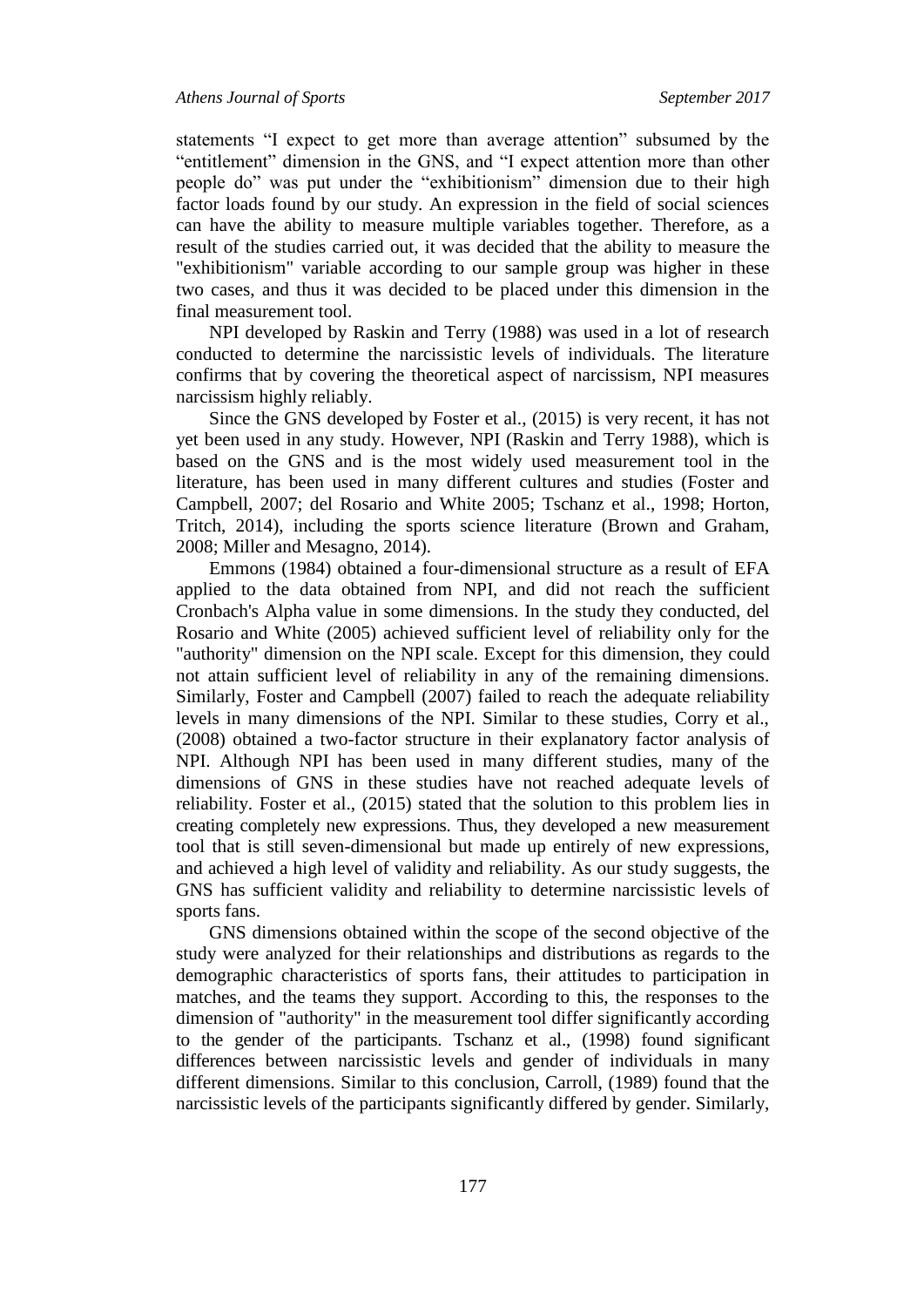Wilson and Sibley (2011) demonstrated that participants' narcissism levels significantly varied by gender. The differences between our research and the results of these studies may be arising due to the use of different measurement tools and statistical analysis methods, or their application to different cultures. In addition, sports fans' personality traits becoming similar over time in a gender-free way may be another reason for such difference in the research results.

Wilson and Sibley (2011) showed that narcissistic levels of individuals are related to their ages and the level of narcissism decreases as age progresses. According to the results of our study, there was a significant difference by their ages between the responses of the individuals to the dimensions of "authority" and "exploitativeness" in the GNS. Foster et al., (2003) found that narcissistic levels of individuals decreased with age. The personality traits of individuals and their characteristics show a significant change with age, especially in transition from adolescence to young adulthood (Ozer and Gjerde, 1989). Therefore, the level of narcissism, which is a personality characteristic, also contributes to the change with age.

No significant differences were found between participants' attitudes towards teams and their participation in matches and the GNS dimensions other than the "authority" dimension. The reason for this may be that the sports fan typologies in the literature are homogeneous in terms of religion, social structure, and culture variables. However, we think that differences regarding the dimensions of narcissism may be greater in countries with more diverse multicultural and multi-faith groups, such as the United States.

## **Limitation and Future Studies**

As with all research, there are some limitations to the current study, and it suggests avenues for future research consideration. This study focused specifically on a limited number of people and the sample of this study consisted nonrandomly. Therefore result of this study may not be generalizable to Turkey as a whole or to other parts of the country. Future research sampling could consist of randomly for the generalizable results. The participants of this study consist of Besiktas, Galatasaray and Fenerbahce fans. A future study could compares other 14 super league teams' fans. Similarly, future study conducted with fans from different countries in order to better understand whether different sociocultural contexts may influence the narcissism level of the fans.

#### **References**

American Psychiatric Association, (2000). *Diagnostic and statistical manual of mental disorders(4th ed., text revision).* American Psychiatric Association.

Bagozzi, R. P., and Yi, Y. (1988). On the evaluation of structural equation models. *Journal of the academy of marketing science*, 16(1), 74-94.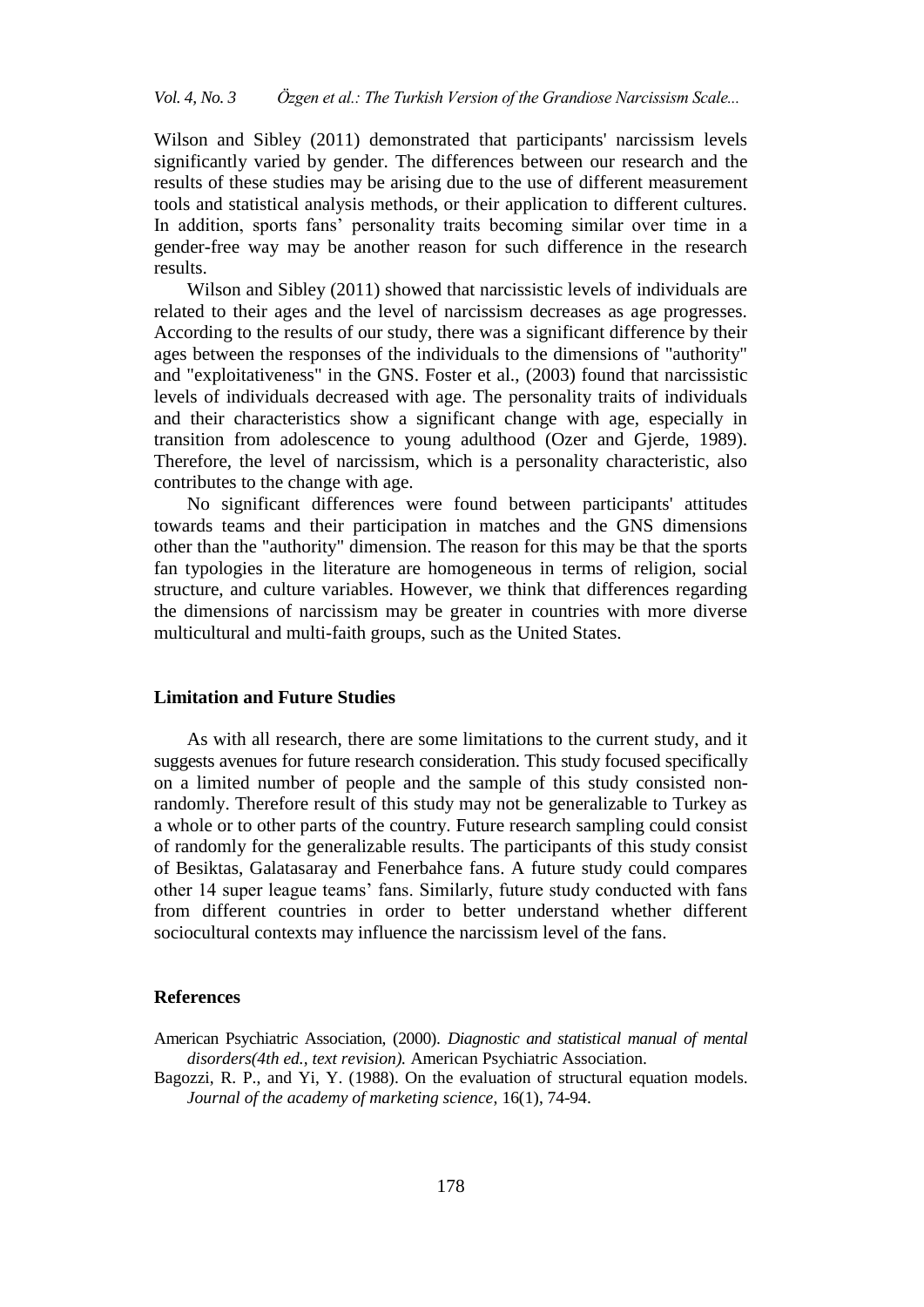- Bentler, P. M., and Yuan, K. H. (1999). Structural equation modeling with small samples: Test statistics. *Multivariate Behavioral Research*, 34(2), 181-197.
- Bove, L. L., and Johnson, L. W. (2006). Customer loyalty to one service worker: should it be discouraged? *International Journal of Research in Marketing*, 23(1), 79-91.
- Branscombe, N. R., and Wann, D. L. (1991). The positive social and self-concept consequences of sports team identification. *Journal of Sport and Social Issues*, 15(2), 115-127.
- Byrne, B.M. (2001). *Structural Equation Modeling With AMOS: Basic Concepts, Applications, and Programming.* Lawrence Erlbaum Associates.
- Brown, J., and Graham, D. (2008). Body satisfaction in gym-active males: An exploration of sexuality, gender, and narcissism. *Sex Roles*, 59(1-2), 94-106.
- Campbell, W. K., Goodie, A. S., and Foster, J. D. (2004). Narcissism, confidence, and risk attitude. *Journal of Behavioral Decision Making*, 17(4), 297–311.
- Carroll, L. (1989). A comparative study of narcissism, gender, and sex-role orientation among bodybuilders, athletes, and psychology students. *Psychological Reports*, 64(3), 999-1006.
- Child, D. (1990). *The essentials of factor analysis*. Cassell Educational.
- Corry, N., Merritt, R. D., Mrug, S., and Pamp, B. (2008). The factor structure of the Narcissistic Personality Inventory. *Journal of Personality Assessment*, 90(6), 593-600.
- Davis, C. (1992). Body image, dieting behaviors, and personality factors: A study of high-performance female athletes. *International Journal of Sport Psychology*, 23(3), 179–192.
- Davis, C., and Scott-Robertson, L. (2000). A psychological comparison of females with anorexia nervosa and competitive male bodybuilders: body shape ideals in the extreme. *Eating behaviors*, 1(1), 33-46.
- Del Rosario, P. M., and White, R. M. (2005). The Narcissistic Personality Inventory: Test–retest stability and internal consistency. *Personality and Individual Differences*, 39(6), 1075-1081.
- Elman, W. F., and McKelvie, S. J. (2003). Narcissism in football players: Stereotype or reality. *Athletic Insight*, 5(1), 1-9.
- Emmons, R. A. (1984). Factor analysis and construct validity of the narcissistic personality inventory. *Journal of Personality Assessment*, 48(3), 291-300.
- Foster, J. D., McCain, J. L., Hibberts, M. F., Brunell, A. B., and Johnson, R. B. (2015). The Grandiose Narcissism Scale: A Global and Facet-Level Measure of Grandiose Narcissism. *Personality and Individual Differences*, 73(1), 12-16.
- Foster, J. D., Campbell, W. K., and Twenge, J. M. (2003). Individual differences in narcissism: Inflated self-views across the lifespan and around the world. *Journal of Research in Personality*, 37(6), 469-486.
- Foster, J. D., and Campbell, W. K. (2007). Are there such things as "narcissists" in social psychology? A taxometric analysis of the Narcissistic Personality Inventory. *Personality and Individual Differences*, 43(6), 1321-1332.
- Freud, S. (1914). Zur Einführung des Narzißmus–On Narcissism: An Introduction.
- Funk, D. C., and James, J. (2001). The psychological continuum model: A conceptual framework for understanding an individual's psychological connection to sport. *Sport Management Review*, 4(2), 119-150.
- Horton, R. S., and Tritch, T. (2014). Clarifying the links between grandiose narcissism and parenting. *The Journal of Psychology*, 148(2), 133-143.
- Gabriel, M. T., Critelli, J. W., and Ee, J. S. (1994). Narcissistic Illusions in Self-Evaluations of Intelligence and Attractiveness. *Journal of Personality*, 62(1), 143–155.